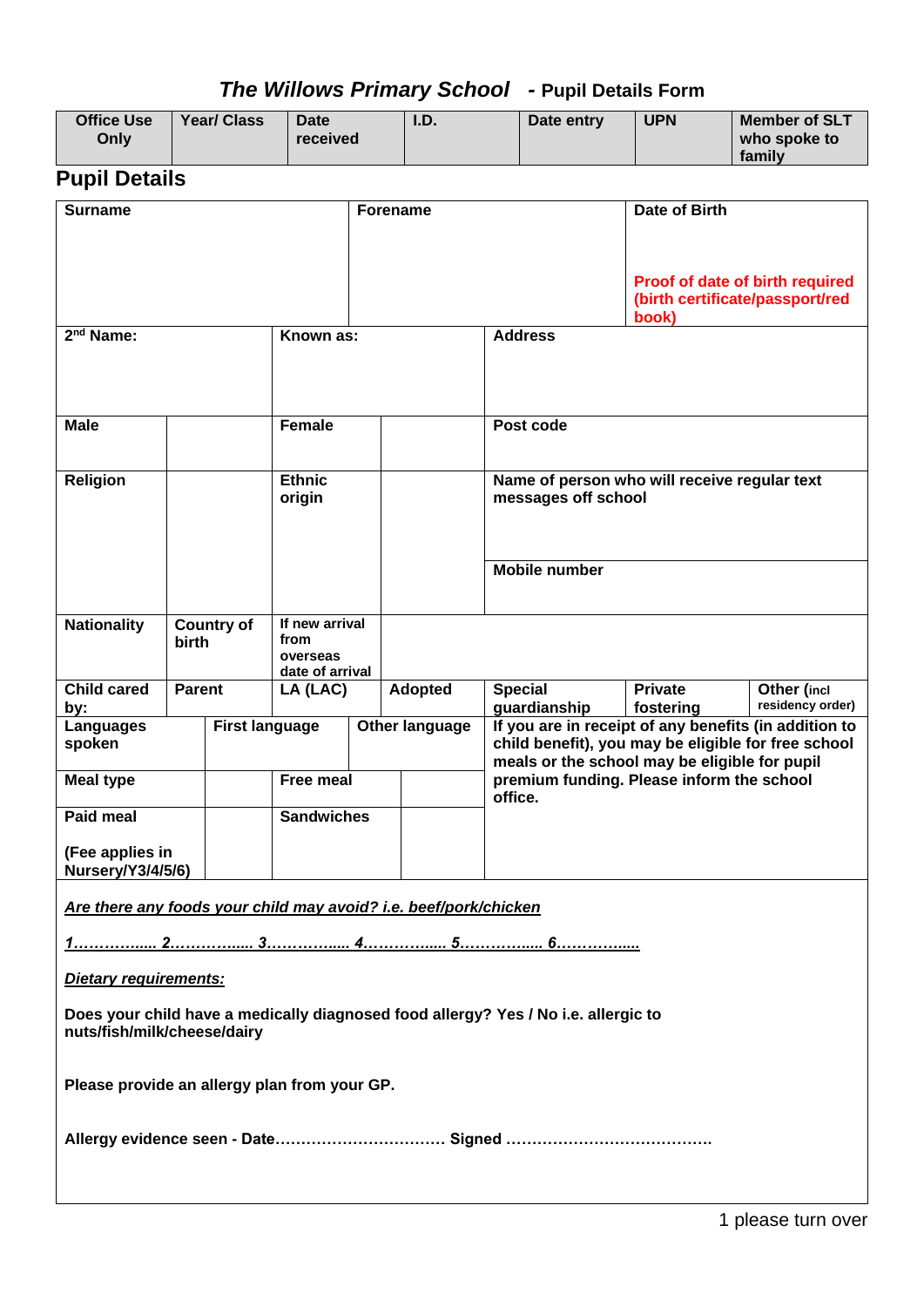**Is there anyone who is barred from picking up the child? Yes / No - please list name and relationship**

### **Family Details – Please inform school immediately if there is a change of details**

| Parent/carer name                                                   |                                                                     |            | Parent/carer name                           |                                   |  |            |
|---------------------------------------------------------------------|---------------------------------------------------------------------|------------|---------------------------------------------|-----------------------------------|--|------------|
| Mr/Mrs/Miss/Ms                                                      | <b>DOB</b>                                                          |            | <b>Mr/Mrs/Miss/Ms</b>                       |                                   |  | <b>DOB</b> |
| <b>Mum/Dad/Carer</b>                                                |                                                                     |            | <b>Mum/Dad/Carer</b>                        |                                   |  |            |
|                                                                     |                                                                     |            |                                             |                                   |  |            |
| Telephone numbers: -                                                |                                                                     |            | Telephone numbers: -                        |                                   |  |            |
| <b>Mobile</b>                                                       |                                                                     |            | <b>Mobile</b>                               |                                   |  |            |
| Home                                                                |                                                                     |            | Home                                        |                                   |  |            |
| <b>Work</b>                                                         |                                                                     |            | <b>Work</b>                                 |                                   |  |            |
| Parent's first language:                                            |                                                                     |            | Parent's first language:                    |                                   |  |            |
|                                                                     |                                                                     |            |                                             |                                   |  |            |
|                                                                     | Parental responsibility Y/N                                         |            |                                             | Parental responsibility Y/N       |  |            |
|                                                                     |                                                                     |            |                                             |                                   |  |            |
|                                                                     | In regular contact with child Y/N                                   |            |                                             | In regular contact with child Y/N |  |            |
|                                                                     |                                                                     |            |                                             |                                   |  |            |
|                                                                     | Address if different from in pupil details:                         |            | Address if different from in pupil details: |                                   |  |            |
|                                                                     |                                                                     |            |                                             |                                   |  |            |
|                                                                     |                                                                     |            |                                             |                                   |  |            |
|                                                                     |                                                                     |            |                                             |                                   |  |            |
| <b>Email address</b>                                                |                                                                     |            | <b>Email address</b>                        |                                   |  |            |
| <b>Please print clearly</b>                                         |                                                                     |            | <b>Please print clearly</b>                 |                                   |  |            |
|                                                                     |                                                                     |            |                                             |                                   |  |            |
|                                                                     | Any brothers or sisters (Siblings)                                  |            |                                             |                                   |  |            |
| <b>Name</b>                                                         |                                                                     | <b>DOB</b> |                                             | <b>School</b>                     |  |            |
| <b>Name</b>                                                         |                                                                     | <b>DOB</b> |                                             | <b>School</b>                     |  |            |
| <b>Name</b>                                                         |                                                                     | <b>DOB</b> |                                             | <b>School</b>                     |  |            |
| <b>Name</b>                                                         | Is either parent in the armed forces?                               | <b>DOB</b> |                                             | <b>School</b>                     |  |            |
| Y<br>N                                                              |                                                                     |            |                                             |                                   |  |            |
|                                                                     | Does the family have refugee or asylum seeker status? Give details. |            |                                             |                                   |  |            |
|                                                                     |                                                                     |            |                                             |                                   |  |            |
| Are there any agencies working with your family?                    |                                                                     |            |                                             |                                   |  |            |
| EG Children's services, Social services, CAFCASS, Complex families. |                                                                     |            |                                             |                                   |  |            |
|                                                                     |                                                                     |            |                                             |                                   |  |            |
|                                                                     |                                                                     |            |                                             |                                   |  |            |
| Name of professional and contact numbers.                           |                                                                     |            |                                             |                                   |  |            |
|                                                                     |                                                                     |            |                                             |                                   |  |            |
|                                                                     |                                                                     |            |                                             |                                   |  |            |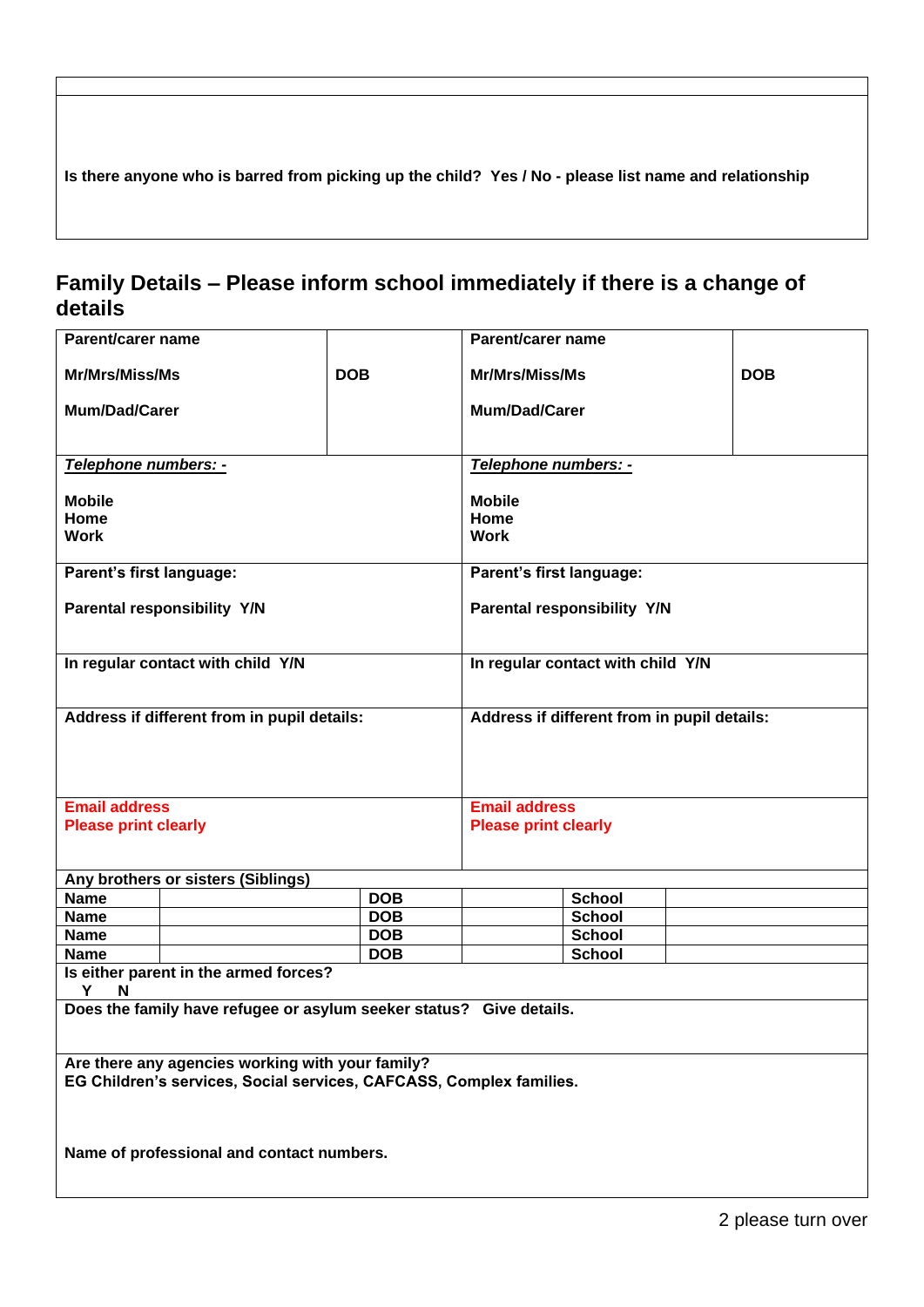| Is your child on a Child Protection Plan?                 | Yes / No |  |
|-----------------------------------------------------------|----------|--|
| Have you ever completed a CAF or Early Support Plan?      | Yes / No |  |
| If Yes: Name of lead professional:                        |          |  |
| <b>Contact Details-</b> Please list in order of priority. |          |  |

# These will be people that we should contact if we aren't able to contact yourself.

|                 | No. 1 Contact |                |                 |                               |  |  |  |
|-----------------|---------------|----------------|-----------------|-------------------------------|--|--|--|
| <b>Title</b>    |               | <b>Surname</b> | <b>Forename</b> | <b>Male/Female</b>            |  |  |  |
|                 |               |                |                 |                               |  |  |  |
| <b>Address:</b> |               |                |                 | <b>Relationship to pupil:</b> |  |  |  |
|                 |               |                | <b>Home Tel</b> |                               |  |  |  |
|                 |               |                |                 |                               |  |  |  |
| Post code       |               |                | <b>Mobile</b>   |                               |  |  |  |
|                 |               |                |                 |                               |  |  |  |

|                 | No. 2 Contact |                |                               |                    |
|-----------------|---------------|----------------|-------------------------------|--------------------|
| <b>Title</b>    |               | <b>Surname</b> | <b>Forename</b>               | <b>Male/Female</b> |
| <b>Address:</b> |               |                | <b>Relationship to pupil:</b> |                    |
|                 |               |                | Home                          |                    |
| Post code       |               |                | <b>Mobile</b>                 |                    |
|                 |               |                |                               |                    |

|                 | No. 3 Contact |  |                 |                               |  |  |
|-----------------|---------------|--|-----------------|-------------------------------|--|--|
| <b>Title</b>    | Surname       |  | <b>Forename</b> | <b>Male/Female</b>            |  |  |
| <b>Address:</b> |               |  |                 | <b>Relationship to pupil:</b> |  |  |
|                 |               |  | Home            |                               |  |  |
| Post code       |               |  | <b>Mobile</b>   |                               |  |  |
|                 |               |  |                 |                               |  |  |

## **Medical and other agency involvement**

| Doctor's name/ practice                                                                                      | <b>Doctor's address</b> |
|--------------------------------------------------------------------------------------------------------------|-------------------------|
| Doctors telephone no                                                                                         | <b>Health visitor</b>   |
| Any serious illness, medical conditions, allergies or regular medical treatment                              | Yes / No                |
| If yes please give brief details, and complete a medical information form. ie. Asthma Health Plan, seizures, |                         |
|                                                                                                              |                         |
|                                                                                                              |                         |
|                                                                                                              |                         |
|                                                                                                              |                         |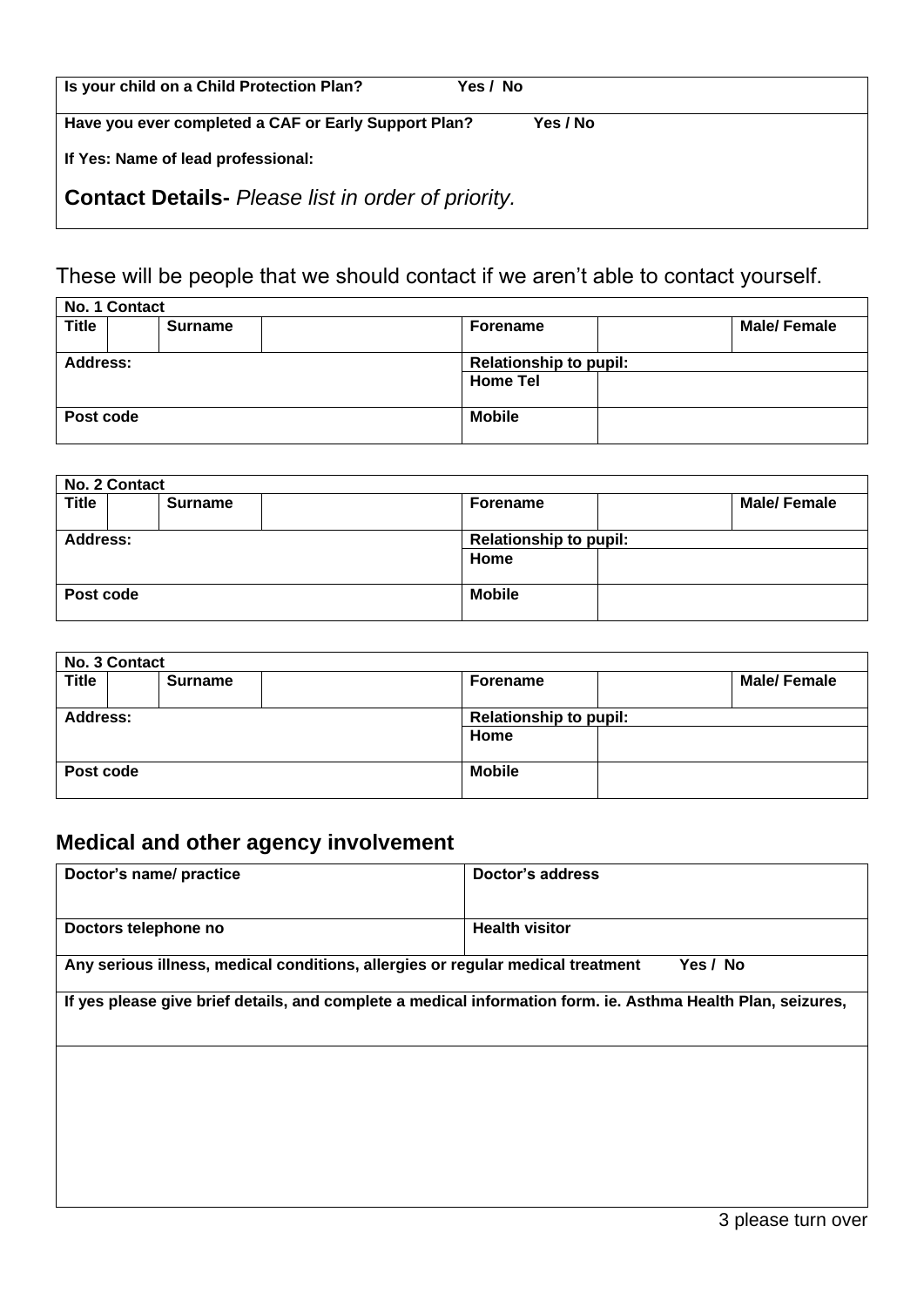| <b>Medical requirements:</b>                                                                                                                                                     |          |
|----------------------------------------------------------------------------------------------------------------------------------------------------------------------------------|----------|
| Does your child have a medically diagnosed condition? Yes / No                                                                                                                   |          |
| Please list: -                                                                                                                                                                   |          |
|                                                                                                                                                                                  |          |
|                                                                                                                                                                                  |          |
|                                                                                                                                                                                  |          |
| Please provide a medical plan from your GP.                                                                                                                                      |          |
|                                                                                                                                                                                  |          |
| Other agencies involved:                                                                                                                                                         |          |
| Does your child have any Special Educational Needs or Disabilities (learning, behaviour, physical,<br>communication, medical conditions, glasses, hearing aids, allergies etc.?) |          |
|                                                                                                                                                                                  | Yes / No |
| If yes please provide details                                                                                                                                                    |          |
| Do they have an EHC or Statement in place?                                                                                                                                       | Yes / No |

## **School History**

| <b>Previous school:</b>       |                                    | Date of leaving                        |                 |  |
|-------------------------------|------------------------------------|----------------------------------------|-----------------|--|
| <b>Address</b>                |                                    | <b>Reason for leaving</b>              |                 |  |
| <b>Tel</b>                    |                                    |                                        |                 |  |
| Have they ever been excluded? | Yes/No                             | If Yes, give reason for exclusion (s). |                 |  |
| Other schools attended:       | Address (or local authority if not |                                        |                 |  |
| Name:                         | known):                            |                                        | Dates (from-to) |  |
|                               |                                    |                                        |                 |  |
|                               |                                    |                                        |                 |  |
|                               |                                    |                                        |                 |  |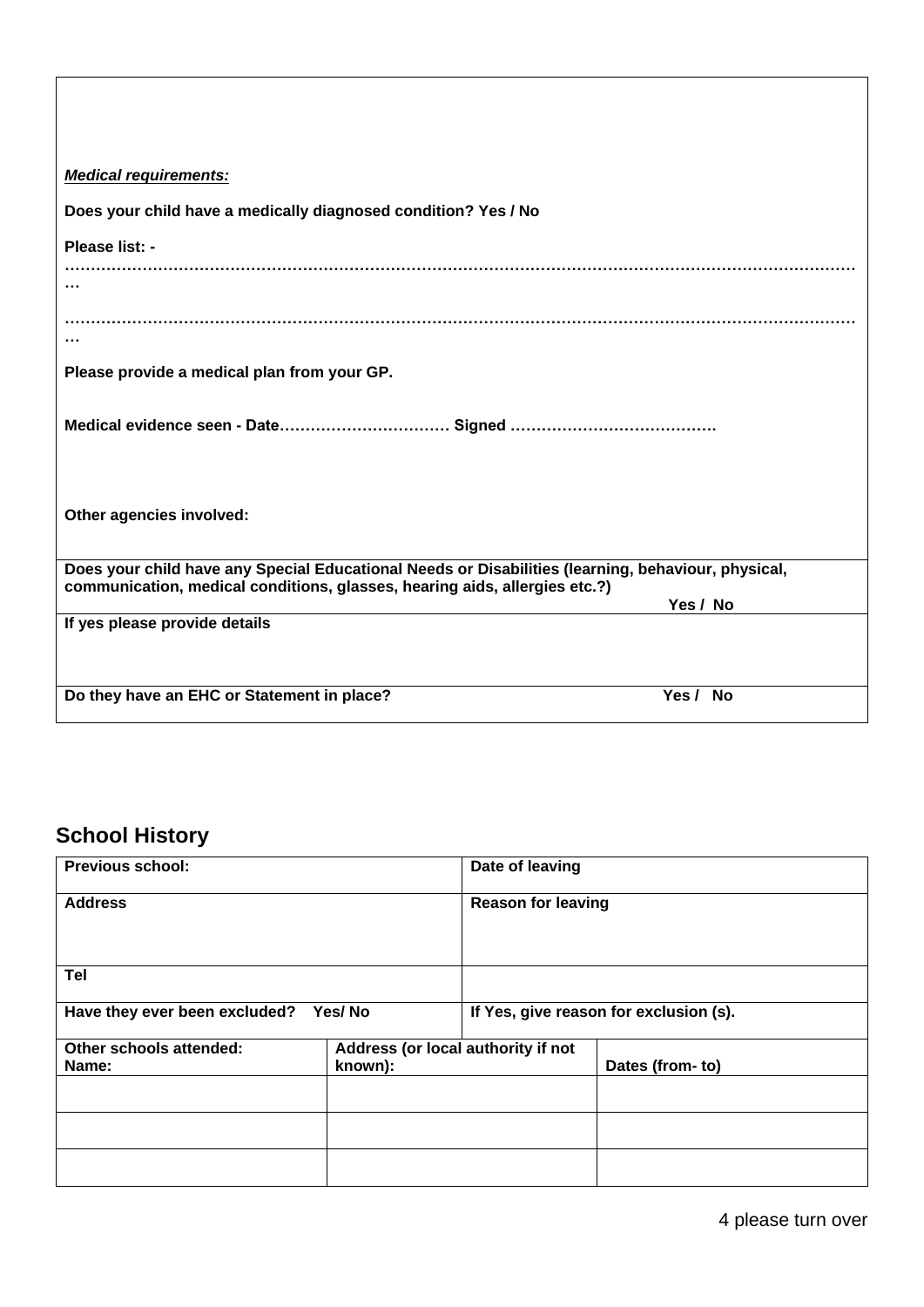| Food tasting and cookery permission. |  |
|--------------------------------------|--|
|                                      |  |

**At The Willows we often teach about healthy food and explore food as part of topics. There will be many opportunities in class where children are encouraged to taste a range of foods or visit our cookery room to cook or prepare food.** 

| school. |  |
|---------|--|

**Does your child have any allergies or dietary requirements that need to be taken in to account? Yes? /No?**

|--|

|--|--|

| Photographic permission.<br>At The Willows photographs of the children are on display throughout school for the purpose of celebrating<br>the children's achievements etc. Occasionally we may be asked for photographs to be included in<br>educational publications, documents outside school and the school website and require permission in order<br>to do this. Please complete and return the pro-forma |  |  |
|----------------------------------------------------------------------------------------------------------------------------------------------------------------------------------------------------------------------------------------------------------------------------------------------------------------------------------------------------------------------------------------------------------------|--|--|
| publications both in and outside school and the school website.                                                                                                                                                                                                                                                                                                                                                |  |  |
|                                                                                                                                                                                                                                                                                                                                                                                                                |  |  |
|                                                                                                                                                                                                                                                                                                                                                                                                                |  |  |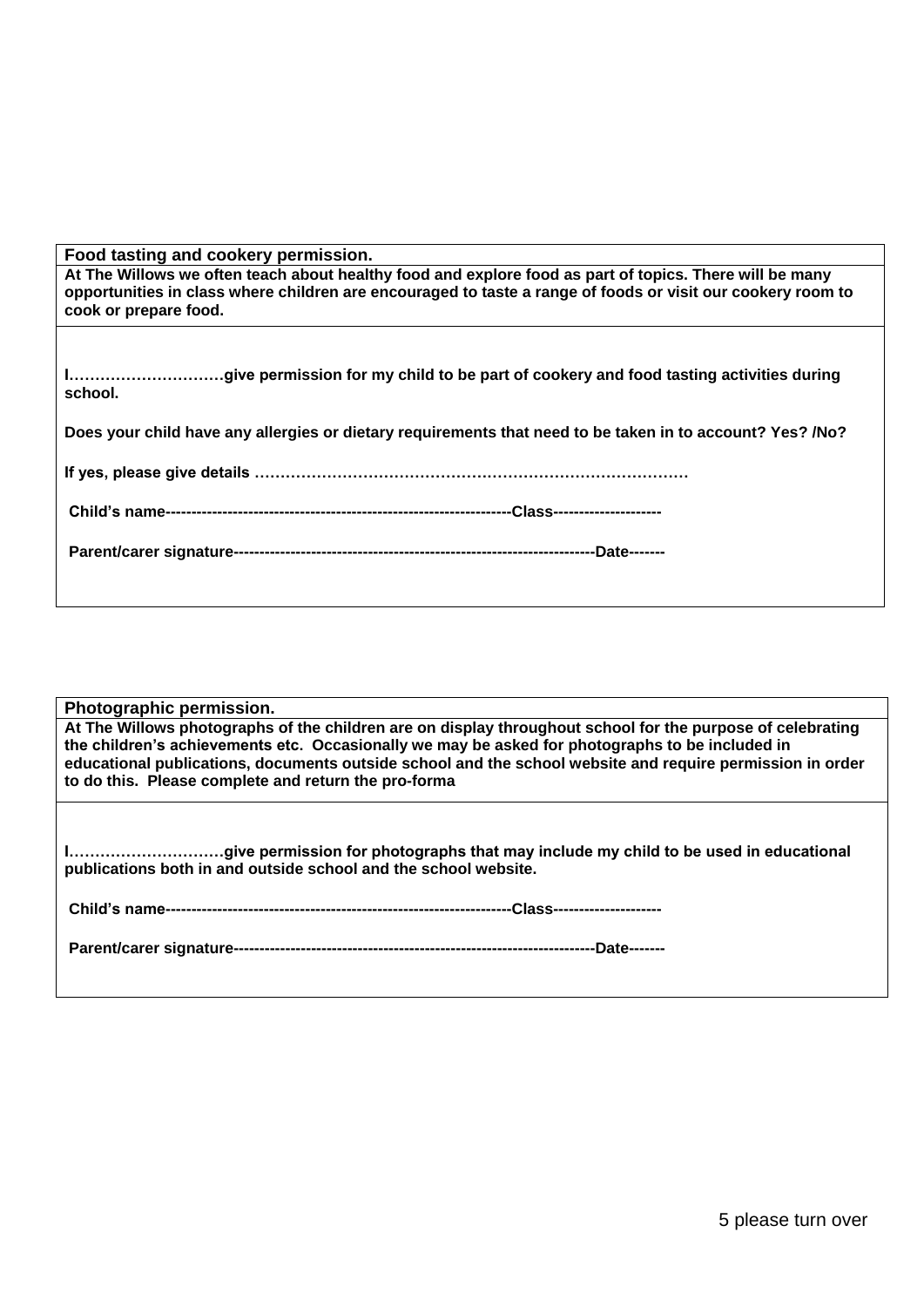| Internet permission                                                                                                                                                                                                                                                                                                                                                            |
|--------------------------------------------------------------------------------------------------------------------------------------------------------------------------------------------------------------------------------------------------------------------------------------------------------------------------------------------------------------------------------|
| At the Willows the use of the internet is encouraged as an important educational tool.                                                                                                                                                                                                                                                                                         |
| We ask that parents read below the E-Safety Policy, which is on our web site outlining the protocols around<br>internet use in school.                                                                                                                                                                                                                                         |
|                                                                                                                                                                                                                                                                                                                                                                                |
| Ihave read and signed the Acceptable Use Policy, and will support my child to follow<br>it.                                                                                                                                                                                                                                                                                    |
|                                                                                                                                                                                                                                                                                                                                                                                |
|                                                                                                                                                                                                                                                                                                                                                                                |
|                                                                                                                                                                                                                                                                                                                                                                                |
|                                                                                                                                                                                                                                                                                                                                                                                |
| <b>Local Visits</b>                                                                                                                                                                                                                                                                                                                                                            |
| At the Willows we encourage the use of the local environment as a learning resource, and for visits to local<br>facilities (e.g. the church, the local park). We ask parents/carers to give permission for children to leave the<br>school site during the school day for a local visit. We will ensure that requirements relating to child/adult<br>ratios are complied with. |

**I…………………………give permission for my child to leave the school on foot for a walk in the local area, or a visit to a local facility.** 

**Child's name-------------------------------------------------------------------Class---------------------**

|--|

**Please return this form to the school office please make sure all fields are completed.**